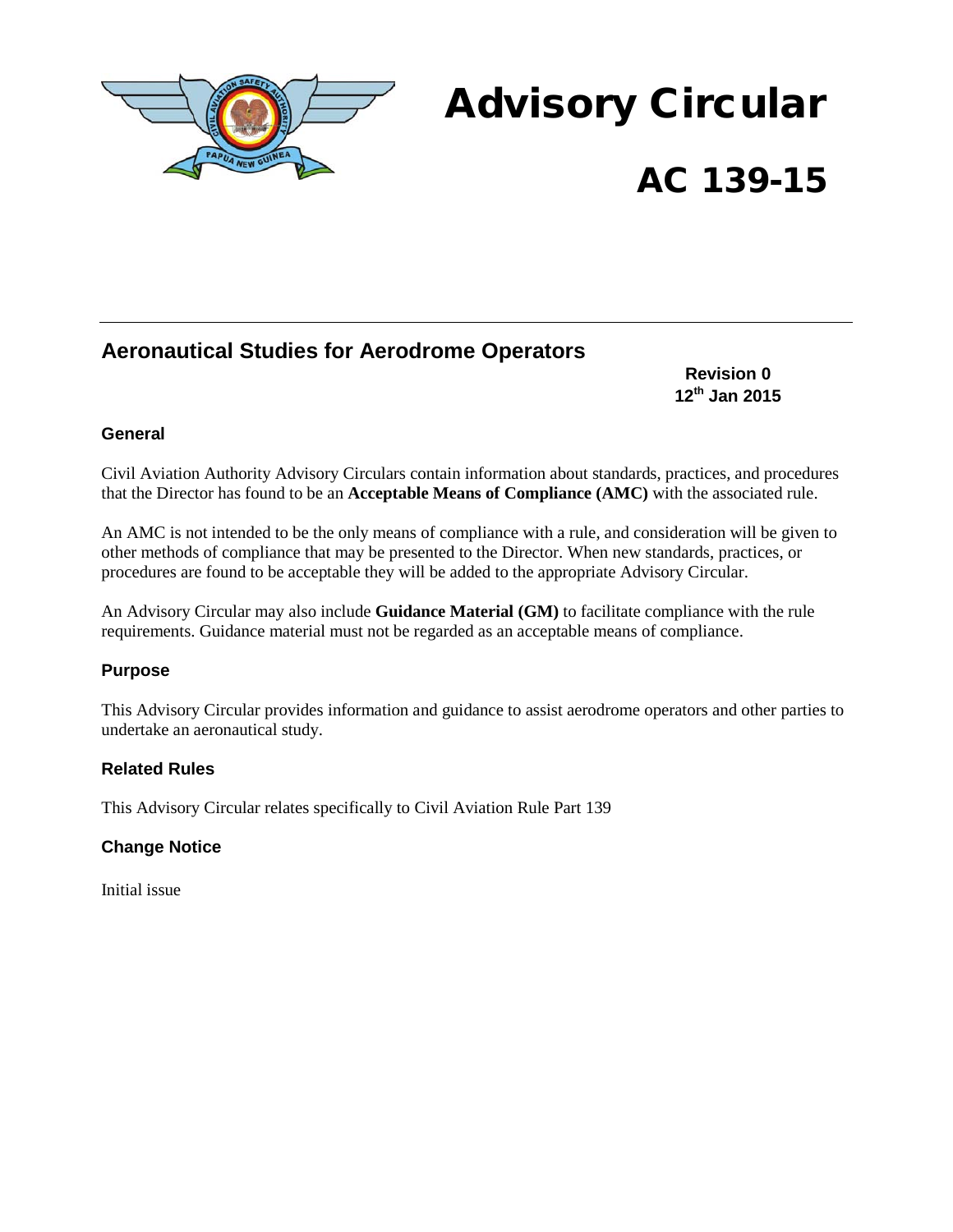# **Contents**

| 1.1 |  |  |
|-----|--|--|
| 1.2 |  |  |
| 1.3 |  |  |
|     |  |  |
| 2.1 |  |  |
| 2.2 |  |  |
| 2.3 |  |  |
|     |  |  |
| 2.1 |  |  |
| 2.2 |  |  |
| 2.4 |  |  |
|     |  |  |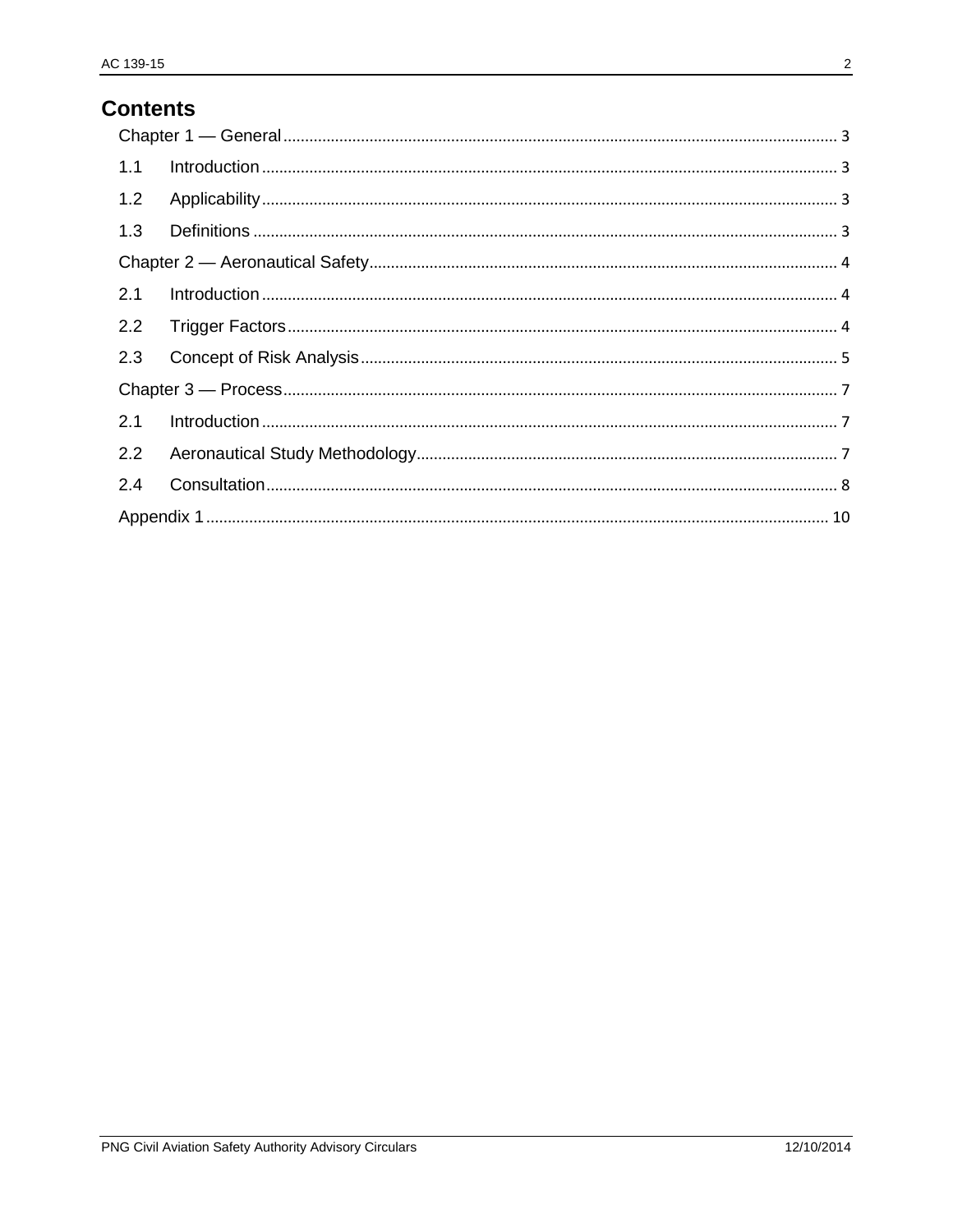## <span id="page-2-0"></span>**Chapter 1 — General**

## <span id="page-2-1"></span>**1.1 Introduction**

- 1.1.1 In accordance with the requirements of Rule Part 139.107, Aeronautical Study, where the holder of an aerodrome operating certificate must monitor operations and conduct an aeronautical study when a significant change in aerodrome operations occurs that may affect the safety of aircraft operations. These significant changes in aerodrome operations include a change in aerodrome aircraft traffic, a change in aircraft operations type, a change in the aerodrome physical characteristics, an increase in aerodrome accidents/incidents, or a change in airspace designation.
- 1.1.2 This Advisory Circular details how an aeronautical study is conducted to assess the impact of deviations from the aerodrome standards specified in Volume I to Annex 14 to the Convention on International Civil Aviation, and the national regulations, to present alternative means of compliance.
- 1.1.3 The aeronautical study estimates the effectiveness of each alternative and recommends procedures to compensate for the deviations from CAR Part 139 standards and requirements for aerodromes taking into account Papua New Guinea's aviation environment.
- 1.1.4 Aeronautical study justification may either be quantitative or qualitative.

## <span id="page-2-2"></span>**1.2 Applicability**

- 1.2.1 An aeronautical study is most frequently undertaken during the planning of a new airport, during the certification of an existing aerodrome or during the operation of an aerodrome.
- 1.2.2 For the purposes of, but not limited to Rule Part 139.17, 139.55, 139.89 and 139.119, it is recommended that this Advisory Circular provides guidance to aerodrome operators when analysing aeronautical problems.

*Note — Aeronautical studies may not be conducted in cases of deviations from the standards, if not specifically recommended in Annex 14, Volume I*.

#### <span id="page-2-3"></span>**1.3 Definitions**

- 1.3.1 An aeronautical study is the study of an aeronautical problem to identify possible solutions and select a solution that is acceptable without degrading safety.
- 1.3.2 The scope of an aeronautical study usually reflects one of three situations:
	- i. The existing operation, e.g. the aerodrome, airspace or ATS (or sometimes just a particular part of the operation); or
	- ii. A change to the existing operation; or
	- iii. A new operation.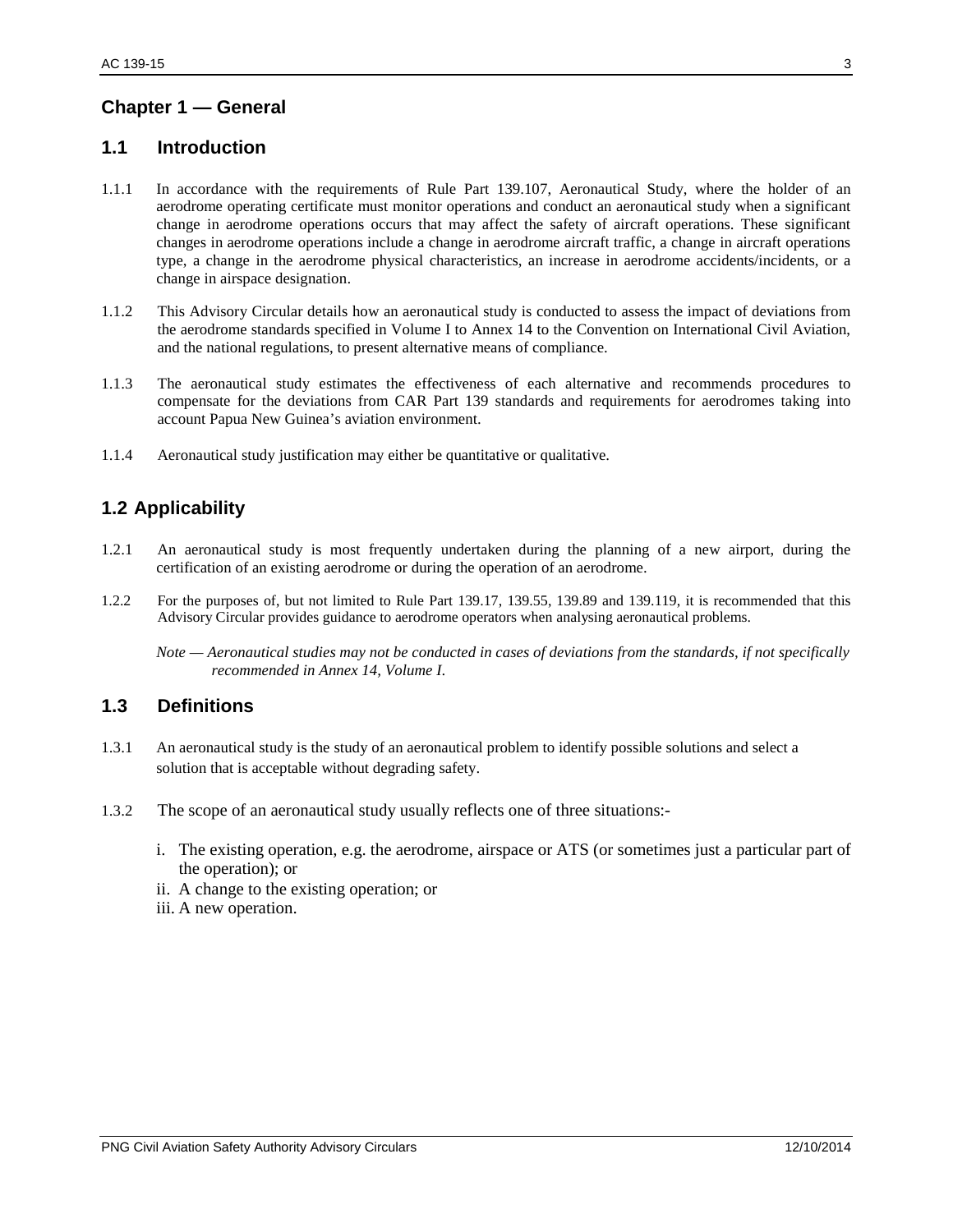## <span id="page-3-0"></span>**Chapter 2 — Aeronautical Safety**

#### <span id="page-3-1"></span>**2.1 Introduction**

- 2.1.1 An aeronautical study is a tool used to review aerodrome and airspace processes and procedures to ensure that safety criteria in place are appropriate. The study can be undertaken in a variety of ways using various analytical methods appropriate to the aeronautical study requirements.
- 2.1.2. An aeronautical study should include the use of;
	- current state review (baseline position)
	- quantifiable data analysis
	- stakeholder interviews
	- safety/risk matrix
- 2.1.3 An aeronautical study may contain many elements; however risk assessment, risk mitigation and risk elimination are key components. Additionally there may be aviation system constraints.
- 2.1.4 The goal of risk management in an aeronautical study is to identify risks, and take appropriate action to minimise risk as much as is reasonably practicable. Decisions made in respect of risks must balance the technical aspects of risk with the social and moral considerations that often accompany such issues. For an effective outcome there should be a level of consensus as to their acceptability among the key stakeholders.
- 2.1.5 The safety outcomes is the focus of this Advisory Circular, however there may also be non-safety consequences, such as financial loss and operational loss of the aircraft, increased insurance costs and damage to reputation. This Advisory Circular serves as a guidance material for the conduct and evaluation of aeronautical studies/risk assessments for aerodrome operators and regulatory staff and goes on to describe the trigger factors that may lead to an aeronautical study, the conduct of the study and the types of activities that should be included in the study.
- 2.1.6 This Advisory Circular does not, and cannot, include a formula that is guaranteed to give the correct solution, nor does it tell the individual or organisation conducting a study what it should value. The appropriate constraints and goals are left to the judgement of those carrying out the study. The aeronautical study should be seen as a framework for effective decision-making, rather than as a guaranteed process to come up with the correct outcomes.
- 2.1.9 The aeronautical study process determines the site**-**specific need for services, identifies and recommends a course of action, or presents options for decision makers to act upon. In all cases the aeronautical study should document and demonstrate the site-specific need and rationale for the level of service, procedure design or operational requirements.

#### <span id="page-3-2"></span>**2.2 Trigger Factors**

- 2.2.1 Aerodrome operators may use the aeronautical study as part of its operations and strategic planning. This forms an integral part of the aerodrome's Quality Assurance and Safety Management Systems.
- 2.2.3 The aeronautical study is to be used to determine levels of operational safety, service or procedures that should apply at a particular aerodrome or location. The decision to undertake this type of study may be triggered by any one or more of a wide range of factors.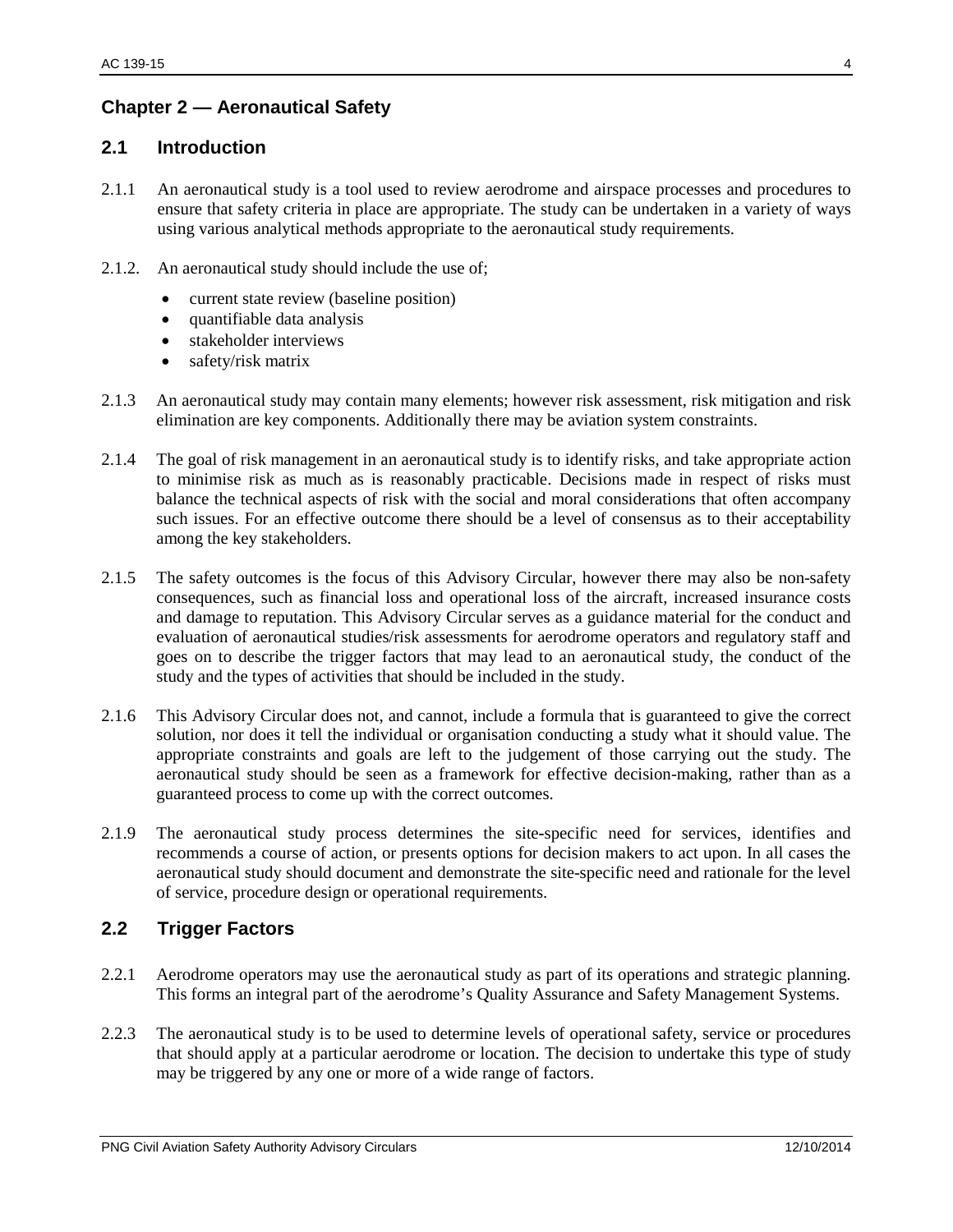These may include changes to:-

- The number of movements; or
- The peak traffic periods; or
- The ratio of IFR to VFR traffic; or
- The type of operations scheduled, General Aviation (GA), training, etc; or
- The types, and variety of types, of aircraft using the aerodrome (jet, turbo-prop, rotary, etc); or
- Aerodrome layout: or
- Aerodrome management structure; or
- Runway or taxiway and associated manoeuvring areas; or
- Operations of a neighbouring aerodrome or adjacent airspace.

Feedback about any changes should be sought from aviation stakeholders including pilots, individuals and other representative groups as part of the study.

- 2.2.4 An aeronautical study may be initiated by the Director Civil Aviation Safety Authority, an aerodrome operator or another interested party, such as an air traffic service provider or air operators.
- 2.2.5 The Civil Aviation Safety Authority of Papua New Guinea can assist in identifying whether an aeronautical study is required and the appropriate methodology for the aeronautical study and in reviewing the aeronautical study.

## <span id="page-4-0"></span>**2.3 Concept of Risk Analysis**

- 2.3.1 Risk as defined by ISO 31000 is the effect of uncertainty on objectives. In risk management an effect is considered a deviation from the expected — positive and/or negative.
- 2.3.2 Objectives can have different aspects (such as financial, health and safety, and environmental goals) and can apply at different levels (such as strategic, organization-wide, project, product and process). Risk management is focused on safety, quality and security objectives.
- 2.3.3 Risk analysis is a key component of an aeronautical study. Risk is often characterized by reference to potential events and consequences, or a combination of these. Risk can best be described as the likelihood of loss/gain. Risk requires the following conditions:
	- i. A potential loss/gain
	- ii. Likelihood
	- iii. Choice
- 2.3.4 A risk scenario is a sequence of events with an associated frequency of occurrence and consequence. This sequence of events may be summarised as "hazard – threats – controls – key event – mitigations – consequences".
- 2.3.5 The hazard ultimately generates the loss; it may present a number of threats, each of which, without controls, leading to the "key event". The key event is the point at which control of the hazard is lost. At this point (key event), mitigations may still avoid or reduce undesirable consequences.

*Note. — Controls are proactive defences, while mitigations may be proactive or reactive.*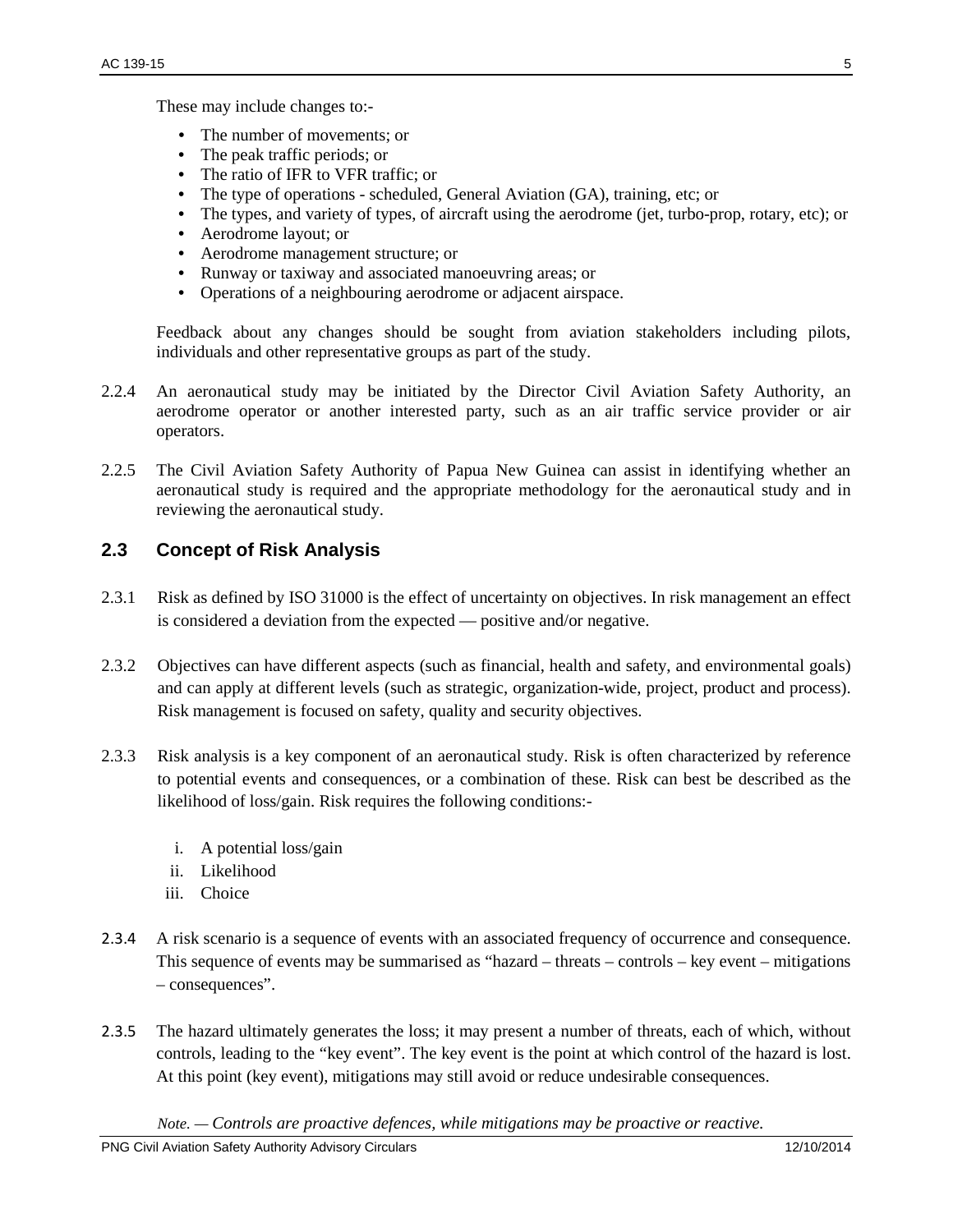- 2.3.6 Risk assessment and mitigation requires a systematic approach. The complete process can be divided into seven steps and may be iterative. These are illustrated in the flow chart Appendix 1.
- 2.3.7 Risk analysis techniques and models must be developed by the aerodrome operator as part of their Safety Management Systems (SMS) and Quality Management Systems (QMS).
	- *Note. — Safety & Quality Management Systems must be base lined in accordance with the CAR Part 100 and its relevant Advisory Circulars.*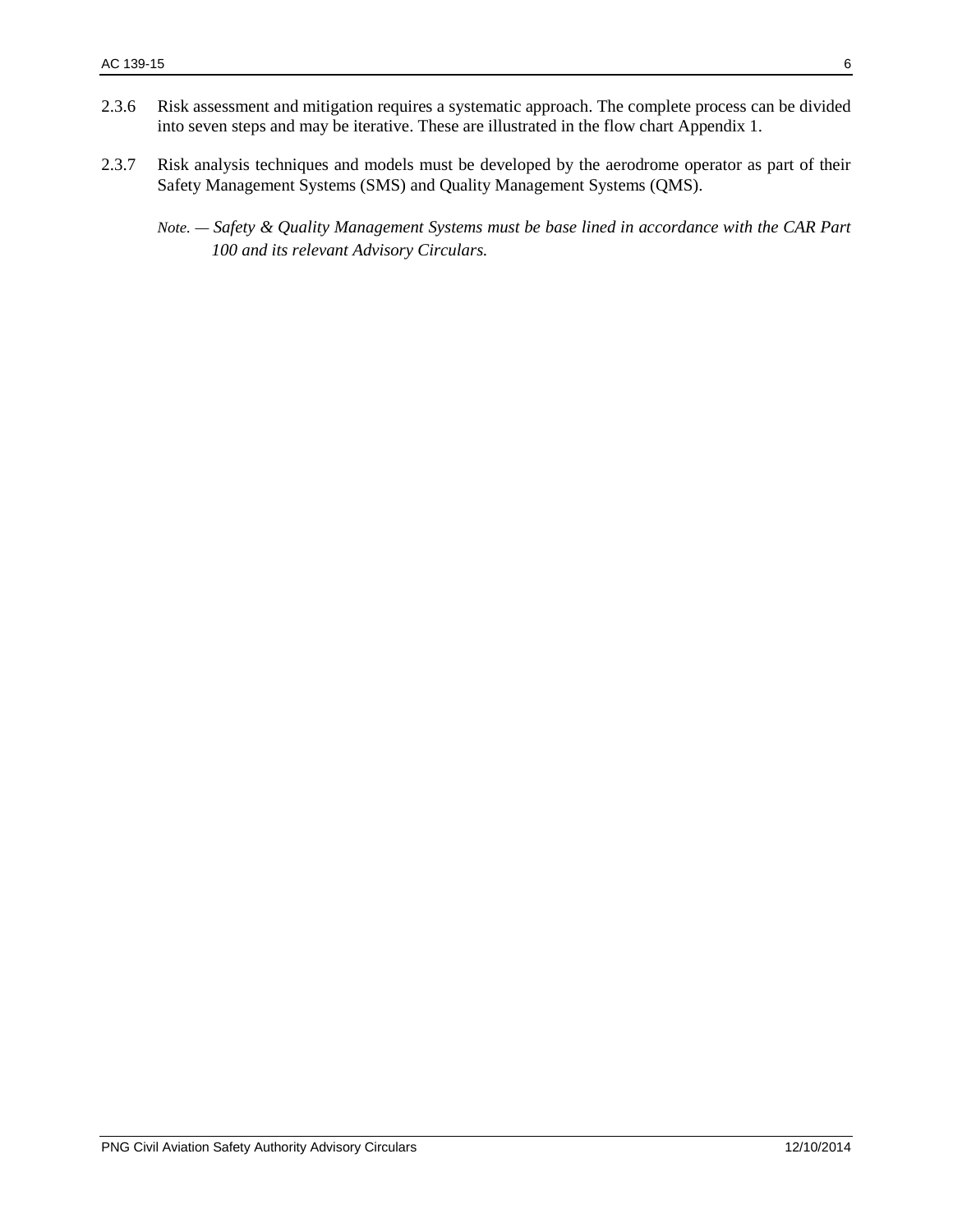## <span id="page-6-0"></span>**Chapter 3 — Process**

### <span id="page-6-1"></span>**2.1 Introduction**

- 2.1.1 An aeronautical study can identify and evaluate aerodrome service options, including service increases or decreases or the introduction or termination of services (such as the introduction of a rapid exit taxiway or removal of a grass runway). The initial baseline study will be followed by a review of operational issues; this will typically involve an in-depth safety analysis based on quantifiable data and extensive consultation with customers and stakeholders using various interview and data gathering processes. This may identify any changes that are required to ensure the safe, orderly and efficient operation of the aerodrome.
- 2.1.2 Larger projects may have distinct phases such as requirements definition, design evaluation, introduction to service and routine operation. The aeronautical study can be presented in parts corresponding to these phases as information becomes available; this is illustrated in the flow chart below.



Figure 1: (UKCAA CAP 728 Chap 3)

## <span id="page-6-2"></span>**2.2 Aeronautical Study Methodology**

2.2.1 A generic model of an Aeronautical Study methodology may consist of initiation, preliminary analysis, risk estimation, risk evaluation, risk control and action/monitoring and is related to the flow diagram in Appendix 1.

#### **1. Initiation**: **Step 1**

This step consists of defining the opportunity or problem and the associated risk issues; setting up the risk management team; and beginning to identify potential users who may be affected by any change.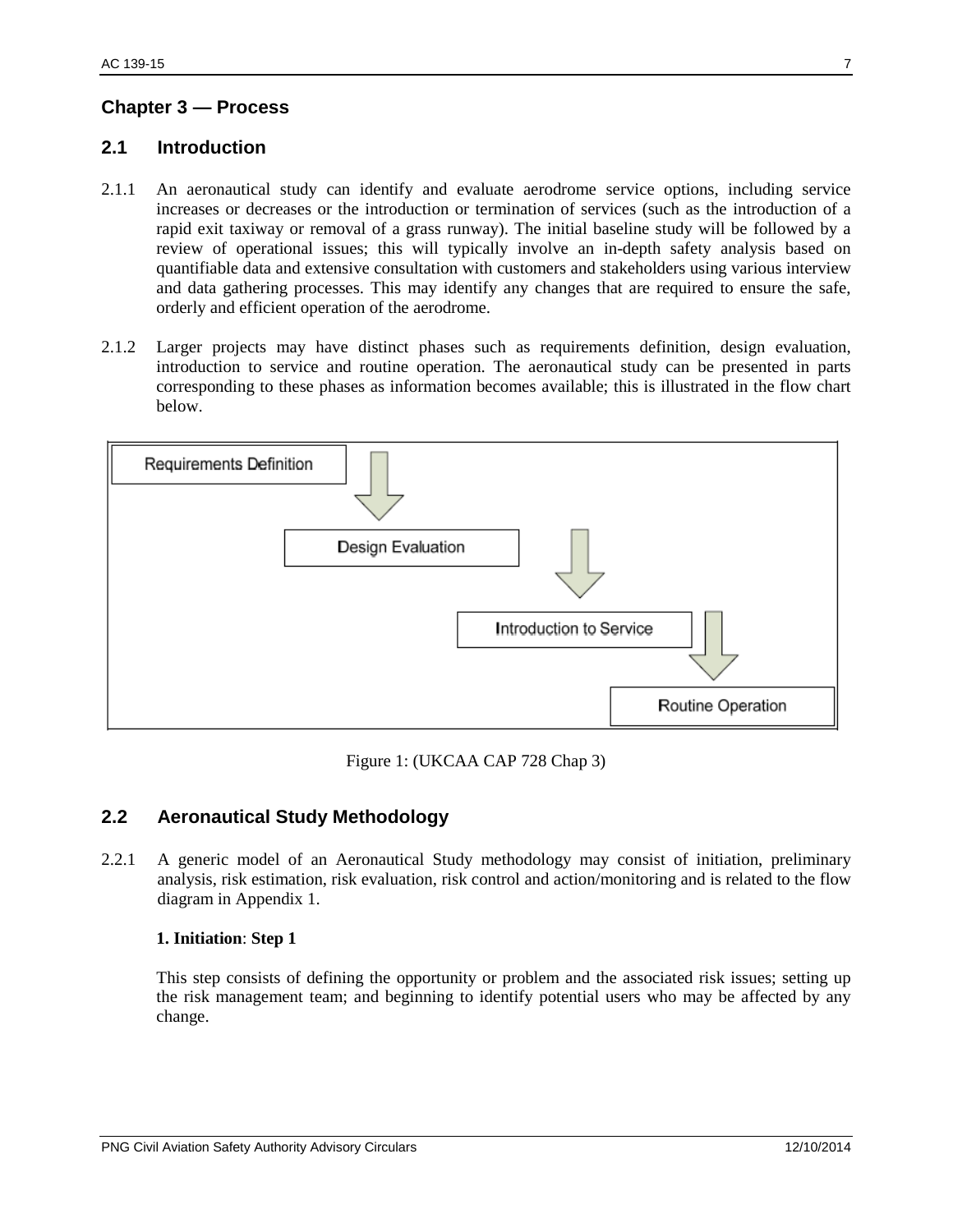#### **2. Preliminary Analysis: Step 2.**

The second step consists of defining the basic dimensions of the risk problem and undertaking an initial identification, analysis and evaluation of potential risks. This preliminary evaluation will help determine:-

- Whether a situation exists that requires immediate action; or
- Whether the matter requires further study prior to any action being taken; or
- Whether the analysis should be ended as the risk problem is determined not to be an issue.

#### **3. Risk Estimation: Steps 3 & 4.**

These steps estimate the degree of risk. Step 3 estimates the severity of the consequences and step 4 estimates the probability of their occurrence.

#### **4. Risk Evaluation: Step 5**

The benefits and operational costs of the activity are integrated into the analysis and the risk is evaluated in terms of the safety implications of the activity and of the needs, issues, and concerns of affected users.

#### **5. Risk Control: Step 6**

This step identifies feasible risk controls and mitigations which will act to reduce either the probability of the event or the consequence of the event should it occur.

#### **6. Action/Monitoring:**

This step identifies the risk mitigation measures (Safety requirements).

#### **7. Implementation of Mitigation Measures: Step 7.**

This step entails implementing the chosen risk control options, evaluating the effectiveness of the risk management decision process, and implementing an ongoing monitoring program.

#### <span id="page-7-0"></span>**2.4 Consultation**

- 2.4.1 It is essential that, in conducting the aeronautical study, there is consultation with as wide a range of aerodrome users and other stakeholders as possible. Different users have different views of hazards and the corresponding threats, controls, mitigations and consequences. The following should be included in the consultation:
	- Aerodrome operators (including adjacent affected aerodrome operators).
	- Aerodrome users.
	- Airspace user groups.
	- Aircraft operators and operator groups.
	- Pilot organisations.
	- Air traffic service providers.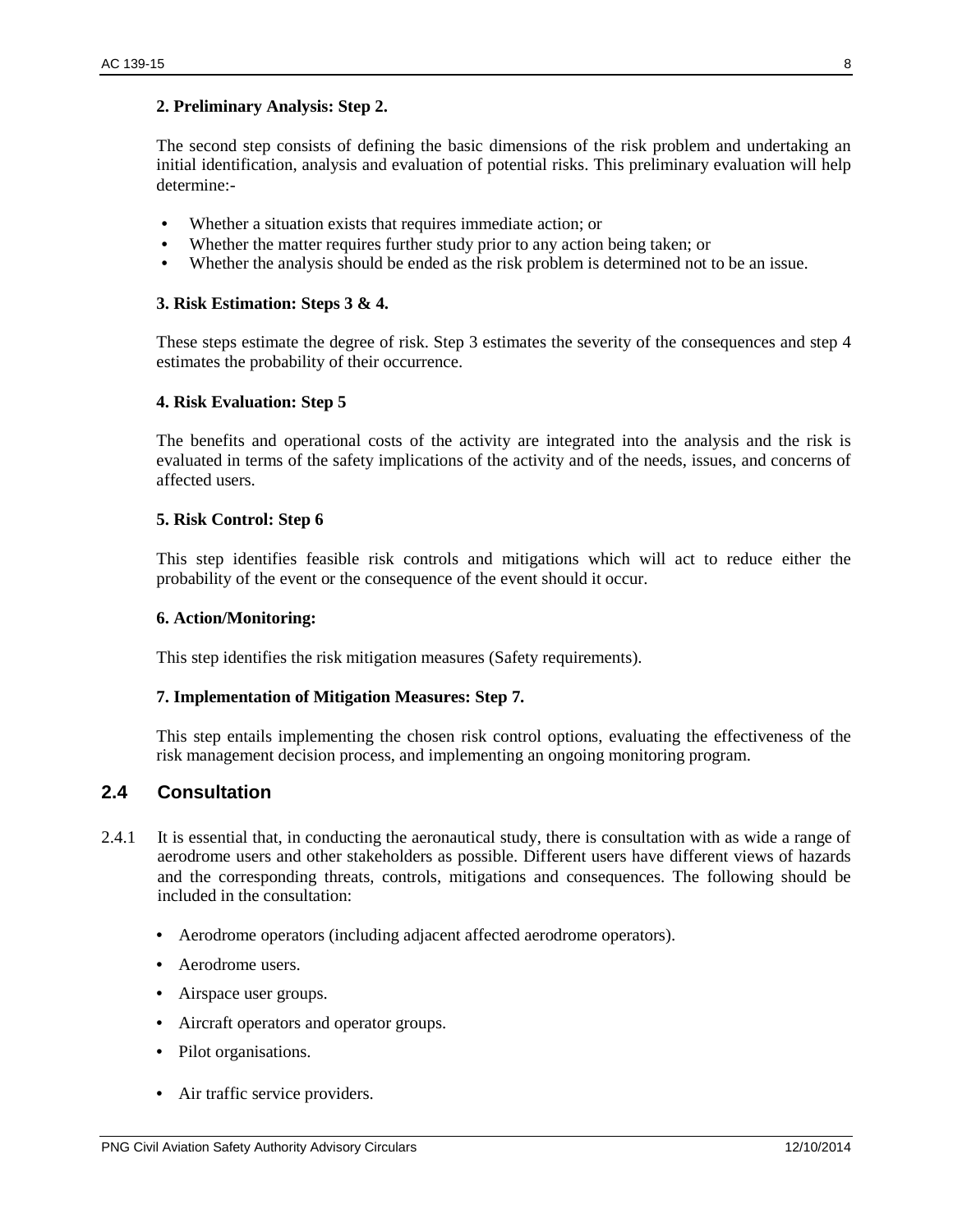2.4.2 Experience has shown that consultation undertaken in open meetings, where ideas can be exchanged and debated, generally results in consensus being achieved. Individual consultation, on the other hand, tends to result in dissatisfaction for those whose proposals or viewpoints are not eventually accommodated.